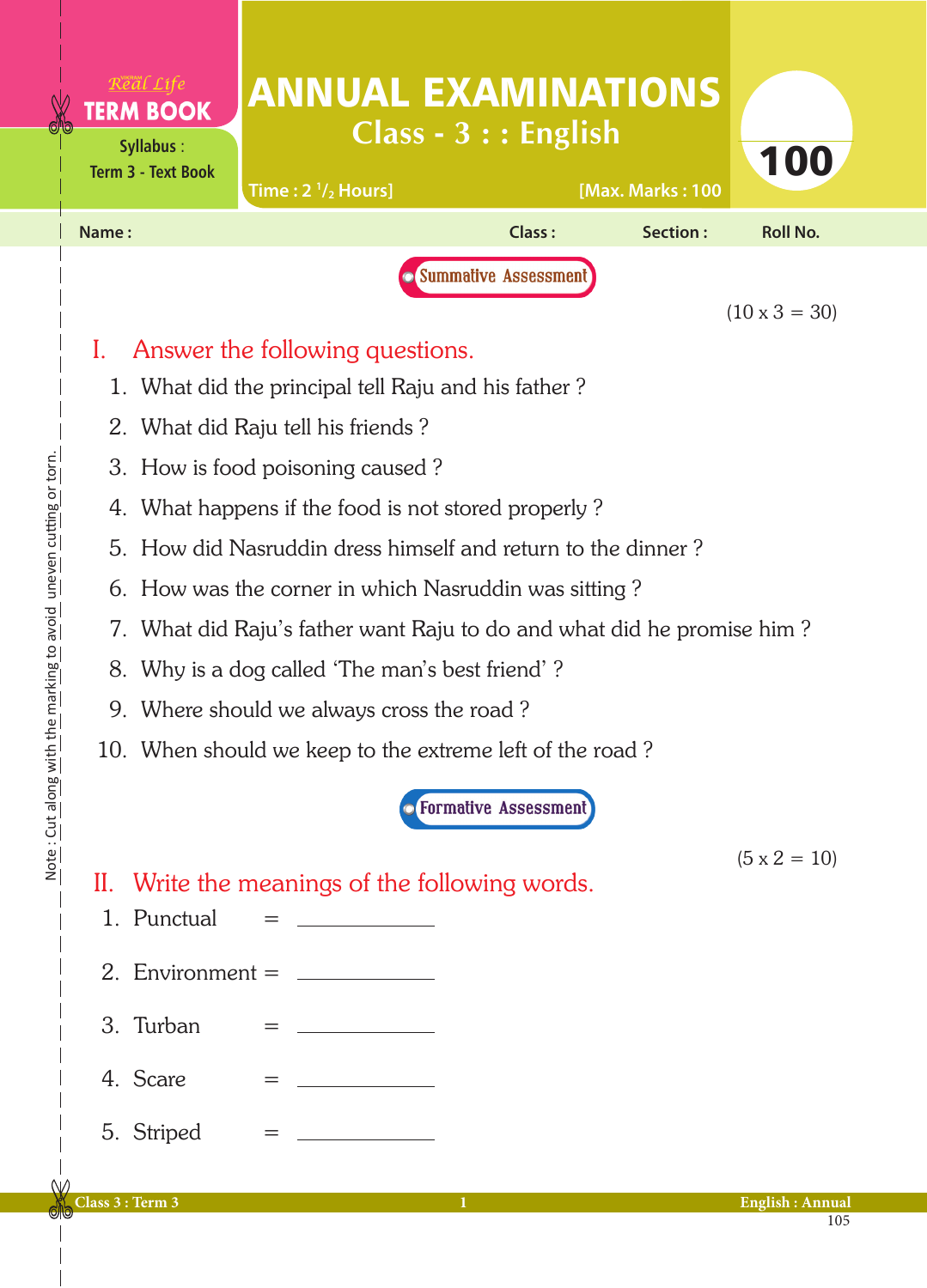## III. Imagine you have a younger brother. List five do's and five don'ts for him.

|    | Do's                                                                                                                                                                   |           |  |  | Don'ts                              |  |                     |
|----|------------------------------------------------------------------------------------------------------------------------------------------------------------------------|-----------|--|--|-------------------------------------|--|---------------------|
|    |                                                                                                                                                                        |           |  |  | <u>1. _________________________</u> |  |                     |
|    |                                                                                                                                                                        |           |  |  |                                     |  |                     |
| 3. | <u> 1980 - Andrea Andrew Maria (h. 1980).</u>                                                                                                                          |           |  |  |                                     |  |                     |
| 4. | <u> 1980 - Andrea Andrew Maria (h. 1980).</u>                                                                                                                          |           |  |  |                                     |  |                     |
|    |                                                                                                                                                                        |           |  |  |                                     |  |                     |
|    | IV. Rewrite the following sentences as shown in the example.                                                                                                           |           |  |  |                                     |  | $(5 \times 2 = 10)$ |
|    | $Ex:$ These pens are brown. Ans. These are brown pens.                                                                                                                 |           |  |  |                                     |  |                     |
|    |                                                                                                                                                                        |           |  |  |                                     |  |                     |
|    | 2. This book is thin.                                                                                                                                                  | Ans. This |  |  |                                     |  |                     |
|    |                                                                                                                                                                        |           |  |  |                                     |  |                     |
|    |                                                                                                                                                                        |           |  |  |                                     |  |                     |
|    |                                                                                                                                                                        |           |  |  |                                     |  |                     |
| V. | Write "True" or "False".                                                                                                                                               |           |  |  |                                     |  | $(5 \times 2 = 10)$ |
|    | 1. Raju's mother was amazed to see Raju getting up early.<br>$\overline{(}$                                                                                            |           |  |  |                                     |  |                     |
|    | 2. Samuel always washes his hands before eating.                                                                                                                       |           |  |  |                                     |  |                     |
|    | 3. Nasruddin returned for the dinner on a horse.                                                                                                                       |           |  |  |                                     |  |                     |
|    | 4. Sonu was absent from school for two days.                                                                                                                           |           |  |  |                                     |  |                     |
|    | 5. Raju did not change at all.                                                                                                                                         |           |  |  |                                     |  |                     |
|    | $(5 \times 2 = 10)$<br>VI. Complete the following sentences using the clues given in brackets.<br>I like chocolates because they are sweet and tasty (sweet and tasty) |           |  |  |                                     |  |                     |
|    | 1. I like my mother because                                                                                                                                            |           |  |  |                                     |  |                     |

\_\_\_\_\_\_\_\_\_\_\_\_\_\_\_\_\_\_\_\_\_\_\_\_\_\_\_\_ (doing homework)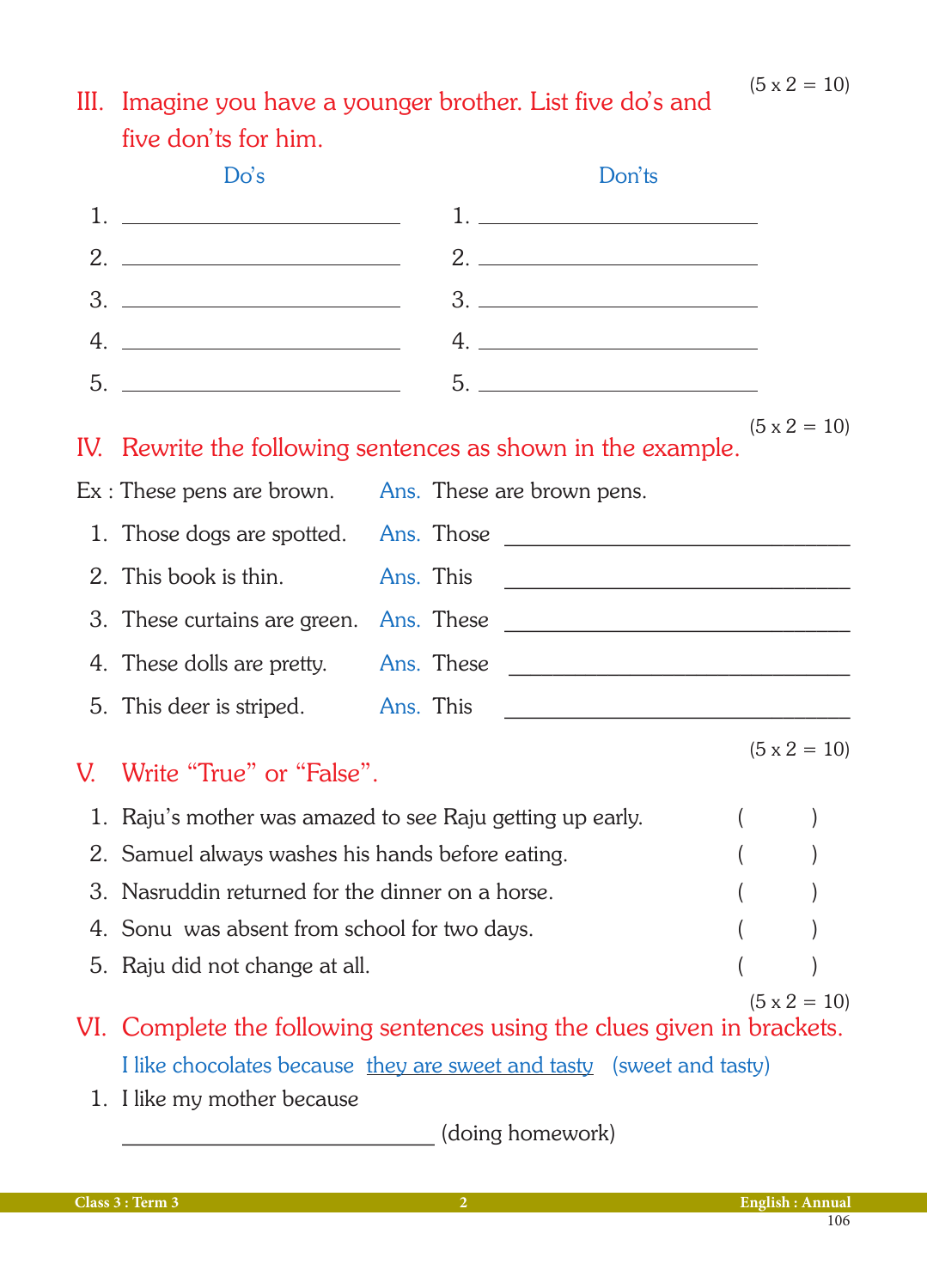|                                                   |      | 2. I like my brother because                                         |                     |  |  |
|---------------------------------------------------|------|----------------------------------------------------------------------|---------------------|--|--|
| $\frac{1}{\sqrt{2}}$                              |      |                                                                      | (share chocolate)   |  |  |
|                                                   |      | 3. I like my Puppy because                                           |                     |  |  |
|                                                   |      | $(\text{play})$<br>4. I don't like James because                     |                     |  |  |
|                                                   |      | (fight)                                                              |                     |  |  |
|                                                   |      | 5. I like Popeye show because                                        |                     |  |  |
|                                                   |      | (funny)                                                              |                     |  |  |
|                                                   |      |                                                                      | $(5 \times 2 = 10)$ |  |  |
|                                                   |      | VII. Rewrite the following sentences using 'Should' or 'Should not'. |                     |  |  |
|                                                   |      | Two examples are given.                                              |                     |  |  |
|                                                   |      | Eg. $1:$ Cross the road only at the zebra crossing.                  |                     |  |  |
|                                                   | Ans. | You should cross the road only at the zebra crossing.                |                     |  |  |
|                                                   |      | Eg. $2:$ Do not run after a kite on the road.                        |                     |  |  |
|                                                   | Ans. | You should not run after a kite on the road.                         |                     |  |  |
| with the marking to avoid uneven cutting or torn. |      | 1. Stand in a queue at the bus stop.                                 |                     |  |  |
|                                                   |      |                                                                      |                     |  |  |
|                                                   |      | Ans.                                                                 |                     |  |  |
|                                                   |      | 2. Do not talk while crossing the road.                              |                     |  |  |
| : Cut along                                       |      |                                                                      |                     |  |  |
| Note                                              |      | 3. Do not play cricket on the road.                                  |                     |  |  |
|                                                   |      |                                                                      |                     |  |  |
|                                                   |      |                                                                      |                     |  |  |
|                                                   |      | 4. Carry water while travelling.                                     |                     |  |  |
|                                                   |      |                                                                      |                     |  |  |
|                                                   |      | 5. Do not move about on a bus while travelling.                      |                     |  |  |
|                                                   |      |                                                                      |                     |  |  |
|                                                   |      |                                                                      |                     |  |  |
|                                                   |      |                                                                      |                     |  |  |

 $\overline{\phantom{a}}$ 

 $\overline{\phantom{a}}$